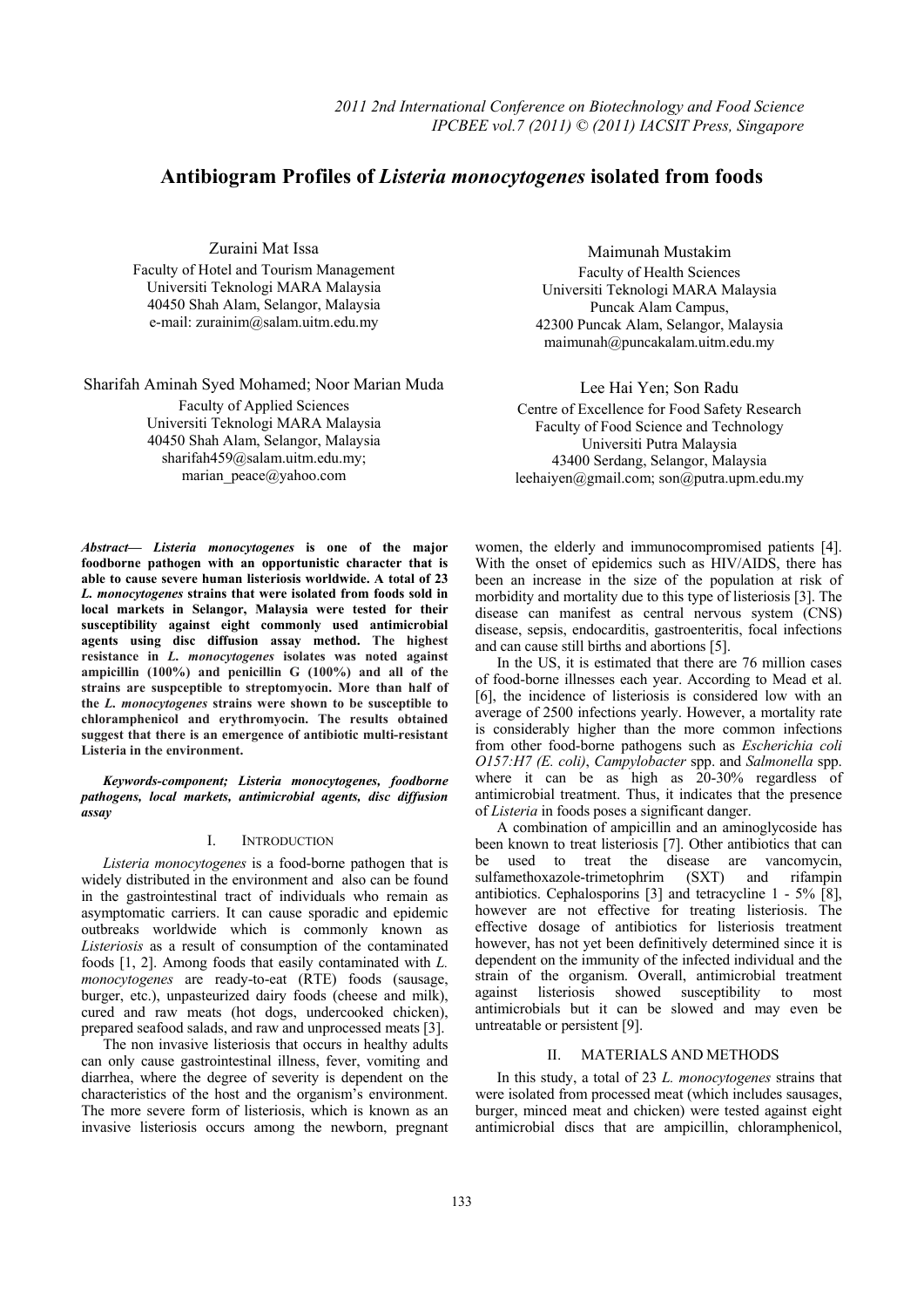erythromycin, penicillin G, rifampicin, streptomycin, sulfametoxazole-trimetophrim (SXT) and tetracycline. Antimicrobial susceptibility of isolated strains was tested using disc diffusion assay. *Escherichia coli* ATCC 25922 were used as a control strain.

Four colonies of *L. monocytogenes* strains from an overnight Triptic soy agar (TSA) were transferred into 10 ml of Mueller Hinton broth (MHB). Tubes were incubated for 24 hours at 37°C until visibly turbid. Then the cultures were swabbed onto Mueller Hinton agar (MHA) in triplicate using sterile cotton swab. Discs contained each antimicrobial agent were placed onto MHA using antimicrobial susceptibility test system (Oxoid). The plates were incubated for 24 hours at 37°C and then the diameter of clear zone was measured. The diameter of clear zone was measured in millimeter (mm) and only the disc with a diameter of 6 mm was used in this study. Results obtained were then analyzed according to National Committee for Clinical Laboratory Standards (NCCLS) (Performance Standards for Antimicrobial Disc Susceptibility Testing). A susceptibility category of each data was assigned based on breakpoints criteria for *L. monocytogenes* or *Staphylococci*. Table 1 shows the zone diameter interpretive chart for used antibiotics and control zone diameter limits for *E. coli* ATCC 25922 in mm unit.

TABLE 1 ZONE DIAMETER INTERPRETIVE CHART FOR USED ANTIBIOTICS AND CONTROL ZONE DIAMETER LIMITS.

| <b>Antibiotics</b> | Zone diameter interpretive<br>standards (mm) |           | <b>Control Zone diameter</b><br>limits (mm) for E. coli |                   |  |
|--------------------|----------------------------------------------|-----------|---------------------------------------------------------|-------------------|--|
|                    | S                                            |           | R                                                       | <b>ATCC 25922</b> |  |
| Ampicillin         | $\geq 20$                                    |           | <19                                                     | $16-22$           |  |
| Chloramphenicol    | $\geq$ 18                                    | $13 - 17$ | $\leq$ 12                                               | 21-27             |  |
| Erythromycin       | $\geq$ 23                                    | 14-22     | $\leq$ 13                                               |                   |  |
| Penicillin G       | >28                                          | 20-27     | <19                                                     |                   |  |
| Rifampicin         | >20                                          | 17-19     | $\leq$ 16                                               | $8 - 10$          |  |
| Streptomycin       | $\geq10$                                     | 7-9       | 6                                                       |                   |  |
| Sulphametoxazole-  | >16                                          | 11-15     | <10                                                     | 23-29             |  |
| trimetophrim       |                                              |           |                                                         |                   |  |
| Tetracycline       | >19                                          | $15 - 18$ | $<$ 14                                                  | 18-25             |  |

Note:  $S =$  Susceptible; I = intermediate;  $R =$  resistant.

The dash  $\hat{(-)}$  indicates that no acceptable range has been established.

#### III. RESULTS AND DISCUSSION

Table 2 and 3 show the diameters of clear zone of 23 isolated strains against eight antibiotics. The diameters of clear zone for ampicillin are ranging from 0 to 4.0 mm. Clear zone diameters of chloramphenicol were found to range from 3.5 to 28.0 mm. For erythromycin, the diameters of clear zone are ranging from 17.5 to 35.5 mm while for penicillin G ranging from 1.0 to 19.0 mm. The diameters of clear zone for rifampicin are ranging from 9.5 to 20.0 mm. A wide range of clear zone diameters were obtained with streptomycin which ranging from 12.5 to 43.0 mm. For SXT and tetracycline, the diameters of clear zone are ranging from 1.0 to 24.5 mm and 6.0 to 31.5 mm, respectively. In this study, *L. monocytogenes* ATCC 19155 and *E. coli* ATCC 25922 were used as control.

The diameters of clear zone for both controls are shown in the tables below.

| TABLE 2 DIAMETER OF CLEAR ZONE (MM) OF ISOLATED L. MONOCYTOGENES |  |
|------------------------------------------------------------------|--|
| STRAINS AGAINST 8 ANTIBIOTICS TESTED BY DISC DIFFUSION ASSAY.    |  |

| <b>Isolates</b>                | AMP              | C    | E    | P    |
|--------------------------------|------------------|------|------|------|
| LM1                            | 1.0              | 13.5 | 20.0 | 15.5 |
| LM <sub>2</sub>                | 1.0              | 15.0 | 17.5 | 17.5 |
| LM3                            | 1.0              | 14.0 | 19.0 | 15.0 |
| LM4                            | 1.0              | 17.0 | 17.5 | 17.0 |
| LM5                            | 2.5              | 19.0 | 24.5 | 19.0 |
| LM6                            | 1.0              | 15.5 | 22.0 | 15.0 |
| LM7                            | $\boldsymbol{0}$ | 14.5 | 21.0 | 16.5 |
| LM8                            | 4.0              | 18.0 | 24.0 | 18.0 |
| LM9                            | 1.0              | 18.5 | 23.5 | 1.5  |
| LM10                           | 1.5              | 18.5 | 25.5 | 1.5  |
| LM11                           | 2.5              | 17.5 | 28.0 | 1.0  |
| LM12                           | 1.5              | 18.5 | 25.0 | 1.5  |
| LM13                           | 3.0              | 26.0 | 35.5 | 2.0  |
| LM14                           | 1.0              | 28.0 | 31.5 | 2.0  |
| LM15                           | 1.5              | 22.0 | 31.0 | 2.5  |
| LM16                           | 2.0              | 19.0 | 23.5 | 1.5  |
| LM17                           | 2.5              | 18.5 | 23.0 | 1.5  |
| LM18                           | 2.0              | 21.0 | 24.0 | 2.0  |
| LM19                           | 1.0              | 19.0 | 21.5 | 1.0  |
| LM20                           | 1.0              | 15.0 | 20.0 | 1.0  |
| LM21                           | 2.0              | 16.0 | 22.0 | 1.5  |
| LM22                           | 1.0              | 17.0 | 24.0 | 1.5  |
| LM23                           | 1.5              | 16.5 | 21.0 | 5.0  |
| L. monocytogenes<br>ATCC 19155 | 30.0             | 19.0 | 28.0 | 28.0 |
| E. coli ATCC 25922             | 17.5             | 26.5 | 12.0 | 1.5  |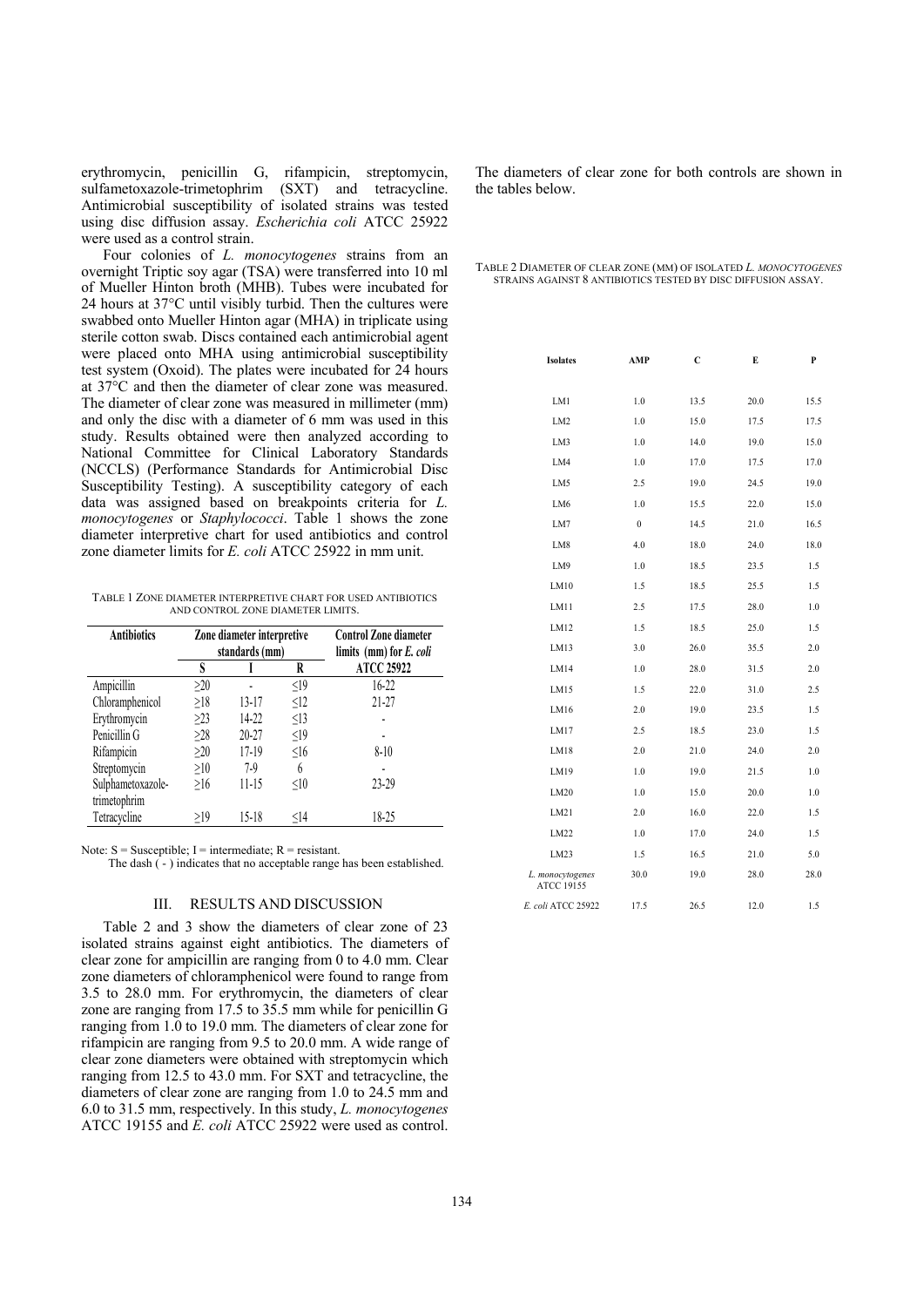| <b>Isolates</b>                       | RD   | S    | <b>SXT</b> | TE   |
|---------------------------------------|------|------|------------|------|
|                                       |      |      |            |      |
| LM1                                   | 11.5 | 23.5 | 1.0        | 8.0  |
| LM <sub>2</sub>                       | 12.5 | 21.5 | 15.0       | 6.0  |
| LM3                                   | 11.0 | 18.5 | 14.0       | 7.0  |
| LM4                                   | 13.0 | 25.5 | 15.5       | 8.0  |
| LM5                                   | 14.5 | 24.0 | 15.0       | 8.5  |
| LM <sub>6</sub>                       | 13.0 | 22.5 | 13.0       | 7.5  |
| LM7                                   | 12.0 | 21.5 | 13.0       | 7.5  |
| LM8                                   | 14.0 | 29.0 | 20.5       | 7.5  |
| LM9                                   | 11.5 | 31.5 | 21.5       | 31.5 |
| LM10                                  | 13.0 | 30.5 | 24.5       | 30.5 |
| LM11                                  | 13.0 | 32.5 | 22.0       | 22.0 |
| LM12                                  | 11.0 | 29.5 | 3.5        | 9.0  |
| LM13                                  | 20.0 | 32.0 | 3.0        | 13.9 |
| LM14                                  | 17.5 | 43.0 | 3.5        | 14.0 |
| LM15                                  | 16.7 | 39.0 | 3.5        | 14.0 |
| LM16                                  | 11.5 | 31.0 | 3.5        | 9.5  |
| LM17                                  | 9.5  | 27.5 | 3.5        | 9.5  |
| LM18                                  | 11.0 | 30.0 | 4.5        | 7.0  |
| LM19                                  | 16.0 | 25.0 | 15.5       | 9.5  |
| LM20                                  | 13.0 | 12.5 | 13.0       | 8.5  |
| LM21                                  | 14.0 | 24.5 | 12.0       | 7.0  |
| LM22                                  | 20.0 | 24.5 | 22.0       | 9.5  |
| LM23                                  | 15.5 | 25.5 | 4.0        | 8.5  |
| L. monocytogenes<br><b>ATCC 19155</b> | 27.5 | 26.0 | 31.5       | 21.5 |
| E. coli ATCC 25922                    | 9.0  | 17.5 | 25.5       | 14.0 |

TABLE 3 (CONT.) DIAMETER OF CLEAR ZONE (MM) OF ISOLATED *L. MONOCYTOGENES* STRAINs against 8 antibiotics tested by disc diffusion assay.

Note: AMP = ampicillin;  $C =$  chloramphenicol;  $E =$  erythromycin;  $P =$ penicillin G;  $RD = \hat{i}$ rifampicin; S = streptomycin; SXT = sulfametoxazoletrimetophrim; TE = tetracycline.

Table 4 shows the number of isolates for each category (with percentage) to antibiotics tested. More than 80% of the 23 isolated *L. monocytogenes* strains were resistant to ampicillin, penicillin G, rifampicin and tetracyline, and none are resistant to chloramphenicol, erythromycin and streptomycin. All strains are susceptible to streptomycin, and more than 50% of the strains are susceptible to chloramphenicol and erythromycin. For SXT, the susceptibility profiles exhibit similar percentage of strains (39%) that fall under the resistance and intermediate categories. However, less than 22 % of the strains are susceptible to the rifampicin, SXT and tetracycline.

TABLE 4 ANTIMICROBIAL SUSCEPTIBILITY PROFILES OF *L. MONOCYTOGENES* STRAINS ISOLATED FROM RAW AND PROCESSED FOODS IN LOCAL MARKETS.

| <b>Antibiotics</b>               | No. of isolates (%) |                     |             |  |  |  |
|----------------------------------|---------------------|---------------------|-------------|--|--|--|
|                                  | <b>Resistant</b>    | <b>Intermediate</b> | Susceptible |  |  |  |
| Ampicillin                       | 23 (100)            | 0(0)                | 0(0)        |  |  |  |
| Chloramphenicol                  | 0(0)                | 11 (47.83)          | 12(52.17)   |  |  |  |
| Erythromycin                     | 0(0)                | 10 (43.48)          | 13 (56.52)  |  |  |  |
| Penicillin G                     | 23 (100)            | 0(0)                | 0(0)        |  |  |  |
| Rifampicin                       | 19 (82.61)          | 2(8.70)             | 2(8.70)     |  |  |  |
| Streptomycin                     | 0(0)                | 0(0)                | 23 (100)    |  |  |  |
| Sulfametoxazole-<br>trimetophrim | 9(39.13)            | 9(39.13)            | 5(21.74)    |  |  |  |
| Tetracycline                     | 20(86.96)           | 0(0)                | 3(13.04)    |  |  |  |

The results obtained however, are in contrast than the findings by Mauro et al. [10]. Their findings indicate that the isolated *L. monocytogenes* from raw foods and food processing environments were highly sensitive to ampicillin (98.4%), penicillin (100%), tetracycline (98.4%), rifampicin (98.4%) and SXT (98.4%). Comparing our data to that published in Italy [11], an increasing in resistant percentage was observed on the used antibiotics. Pesavento *et al*. [11] reported that the isolated *L. monocytogenes* strains were resistant to ampicillin (20%), penicillin (5%), tetracycline  $(2.5\%)$ , whereas  $0\%$  were resistant to SXT. In a study conducted in Germany by Steve *et al*. (2009) [12], every strain isolated from dairy-based food products were resistant to many antibiotics or at least one of the used antibiotics. They found that most *L. monocytogenes* were resistant to ampicillin (90.00%) and penicillin (60.00%), and some were resistant to tetracycline (20.00%) and SXT (16.67%).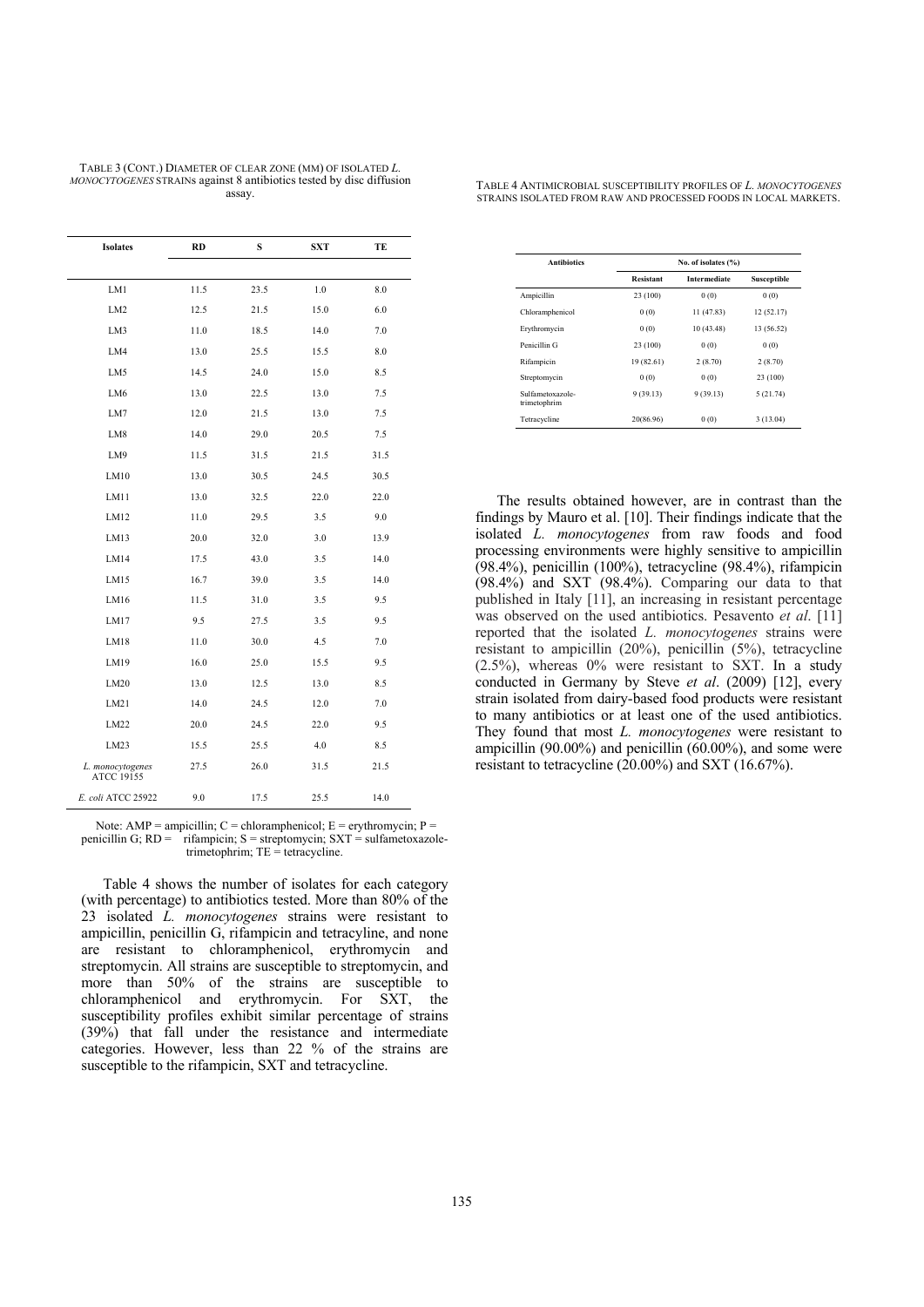| TABLE 5 DISTRIBUTION PATTERN OF RESISTANT L MONOCYTOGENES    |
|--------------------------------------------------------------|
| STRAINS AGAINST EIGHT ANTIBIOTICS ACCORDING TO THE NUMBER OF |
| ISOLATES.                                                    |

| <b>Isolates</b> | <b>Resistant distribution</b> |              |   |               |               |           |             |              |
|-----------------|-------------------------------|--------------|---|---------------|---------------|-----------|-------------|--------------|
|                 | AMP                           | $\mathbf{C}$ | E | P             | RD            | ${\bf S}$ | <b>SXT</b>  | TE           |
| LM1             | $\,$ R                        |              |   | $\,$ R        | $\,$ R        |           | $\,$ R      | $\,$ R       |
| LM <sub>2</sub> | R                             |              |   | $\,$ R        | $\mathbb R$   |           |             | $\mathbb R$  |
| LM3             | $\,$ R                        |              |   | $\,$ R        | $\,$ R        |           |             | $\, {\bf R}$ |
| LM4             | $\,$ R                        |              |   | $\,$ R        | $\,$ R        |           |             | $\,$ R       |
| LM5             | $\,$ R                        |              |   | $\,$ R        | $\,$ R        |           |             | $\, {\bf R}$ |
| LM6             | $\,$ R                        |              |   | ${\mathbb R}$ | $\,$ R        |           |             | $\,$ R       |
| LM7             | $\,$ R                        |              |   | $\,$ R        | $\,$ R        |           |             | $\,$ R       |
| ${\rm LM8}$     | $\,$ R                        |              |   | $\,$ R        | $\,$ R        |           |             | $\, {\bf R}$ |
| LM9             | $\,$ R                        |              |   | $\,$ R        | $\mathbb R$   |           |             |              |
| LM10            | $\,$ R                        |              |   | $\,$ R        | $\,$ R        |           |             |              |
| LM11            | $\,$ R                        |              |   | $\,$ R        | $\,$ R        |           |             |              |
| LM12            | $\,$ R                        |              |   | $\,$ R        | $\,$ R        |           | $\mathbb R$ | $\,$ R       |
| LM13            | $\,$ R                        |              |   | $\,$ R        |               |           | $\mathbb R$ | $\,$ R       |
| LM14            | $\,$ R                        |              |   | $\,$ R        |               |           | $\,$ R      | $\,$ R       |
| LM15            | $\,$ R                        |              |   | $\,$ R        |               |           | $\mathbb R$ | $\,$ R       |
| LM16            | $\,$ R                        |              |   | ${\mathbb R}$ | $\,$ R        |           | $\,$ R      | $\,$ R       |
| LM17            | $\,$ R                        |              |   | $\,$ R        | $\mathbb R$   |           | $\mathbb R$ | $\,$ R       |
| LM18            | R                             |              |   | $\,$ R        | $\,$ R        |           | $\,$ R      | $\, {\bf R}$ |
| LM19            | $\,$ R                        |              |   | $\,$ R        | $\,$ R        |           |             | $\,$ R       |
| LM20            | $\,$ R                        |              |   | $\,$ R        | $\,$ R        |           |             | $\, {\bf R}$ |
| LM21            | $\,$ R                        |              |   | $\,$ R        | $\,$ R        |           |             | $\,$ R       |
| LM22            | $\,$ R                        |              |   | $\,$ R        |               |           |             | $\,$ R       |
| LM23            | R                             |              |   | $\,$ R        | ${\mathbb R}$ |           | $\mathbb R$ | $\mathbb R$  |

Note: AMP = ampicillin;  $C =$  chloramphenicol;  $E =$  erythromycin;  $P =$ penicillin G; RD = rifampicin; S = streptomycin; SXT = sulfametoxazoletrimetophrim;  $TE = tetracycline$ ;  $R = resistant$ .

As can be seen in Table 5, multiple resistant was observed in all *L. monocytogenes* strains where all strains were found to be resistant towards ampicillin and penicillin G. Most of the strains (56.52%) were resistant to four antibiotics used. At least six (26.09%) and four (17.39%) strains were resistant to five and three antibiotics, respectively.

The high level of resistance in *L. monocytogenes* towards ampicillin and penicillin G may be attributed to their frequent use for most manifestations of listeriosis, which remain as first choice antibiotics [12]. Sulfamethoxazoletrimetophrim (SXT) is considered to be a second-choice therapy for listeriosis infection especially in patients allergic to penicillin [10]. *L. monocytogenes* isolates may acquire or transfer antibiotics resistance gene from mobile genetic elements such as self-transferable and mobilizable plasmids and conjugative transposons, or mutational events in chromosomal genes [12]. The uptake of antibiotic resistance genes from other Gram-positive bacteria takes place either in vitro or in vivo in the intestinal tract, which then the bacteria are not disrupted by antibiotics during a therapy [11].

Based on the findings, estimation can be made where there is an increased in percentage of multi-resistance over the last few years [10, 11, 13]. In 2008, 3.3% of the isolated strains from milk and dairy products were reported to have multiple resistant to antibiotics used [10]. The number of multiple resistant strains was then increased to 27.5% in 2009 [11] and then up to 45.7% in 2010 [13]. The results of the present study therefore provide further evidence of the emergence of multi-resistant strains in nature, thus representing a potential threat to human health.

## IV. CONCLUSION

A continued surveillance on its prevalence and on emerging resistances is important. This will identify foods that can represent a risk for the population and ensure effective treatment of human listeriosis. The results obtained from this study provide an important baseline for the contamination status of the foods in local markets with *L. monocytogenes* and preliminary patterns of its resistance to commonly used antimicrobials. The data may be useful for the food producers, and for epidemiological and public health studies concerning the antibiotic susceptibility of the *L. monocytogenes* and other *Listeria* spp.

### ACKNOWLEDGMENT

This work was supported by a grant from the Fundamental Research Grant Scheme of the Ministry of Higher Education, Malaysia (Ref: 600-RMI/ST/FRGS 5/3/Fst (20/2008)).

#### **REFERENCES**

- [1] B. Schwartz, D. Hexter, and V. Broome, "Investigation of an outbreak of listeriosis: New hypothesis for the etiology of epidemic Listeria monocytogenes infections," J. Infect. Dis., 1989, pp. 680-685.
- [2] J. Bula, J. Bille, and P. Glauser, "An epidemic of foodborne listeriosis in western Switzerland: Description of 57 cases involving adults.' Clin. Infect. Dis., vol. 20, 1995, pp. 66-72.
- [3] F. Schlech, "Foodborne listeriosis," Clin. Infect. Diseases., vol. 31, 2000, pp. 770-775.
- [4] D. Mehmet, "MiniReview Listeriosis: Clinical presentation," FEMS Immunology and Medical Microbiology., vol. 35, 2003, pp. 173-175.
- [5] A. Vazquez-Boland, M. Kuhn, P. Berche, T. Chakraborty, G. Domínguez-Bernal, W. Goebel, B. González-Zorn, J. Wehland and J. Kreft, "Listeria pathogenesis and molecular viurlence determinants," Clin. Microbiol. Rev., vol. 14, 2001, pp. 584-640.
- [6] S. Mead, L. Slutsker, V. Diets, F. McCaig, S. Bresee, C. Shapiro, M. Griffin and V. Tauxe, "Food-related illness and death in the United States," Emerg. Infect. Dis., 5, 1999, pp. 607-625.
- [7] H. Hof, T. Nichterlein, and M. Kretschmar, "Management of listeriosis," Clin. Microbiol. Rev., vol. 10, 1997, 345-57.
- [8] J. Threlfall, A. Skinner and J. McLauchlin, "Antimicrobial resistance in Listeria monocytogenes from humans and food in the UK," Clin. Microbiol. Infect., 4, 1998, pp. 410-412.
- [9] V. Ana, F. Jose, L. Maria, R. Andres, D. Lucas and M. Miguel "Antimicrobial susceptibility of Listeria monocytogees isolated from meningoenchephalitis in sheep," International journal of antimicrobial agents., vol. 17, 2000, pp. 215-220.
- [10] C. Mauro, P. Domenico, Z. Emanuela, G. Sergio, V. Albert, and I. Adriana, "Characterization of antimicrobial resistance of foodborne Listeria monocytogenes," International Journal of Food Microbiology., vol. 128, 2008, pp. 497-500.